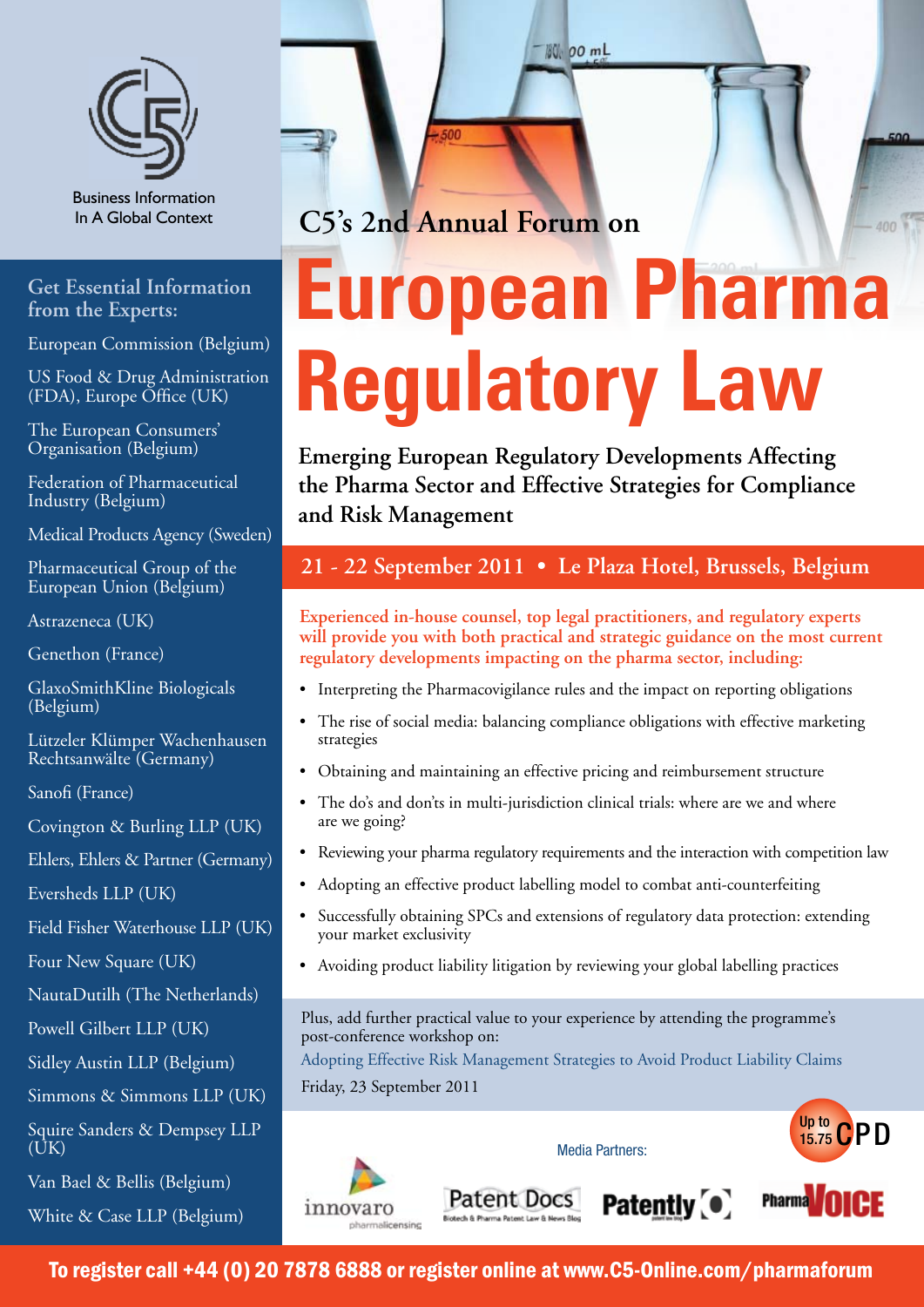Pharma companies have faced increased regulatory enforcement in Europe in the recent past. The Pharma Sector inquiry, combined with the impact of the EU Pharma Package have meant that European companies must continually adopt new processes, strategies and reporting practices to comply with the obligations imposed under the evolving legislation. In particular, the marketing of pharma products has become subject to an increasingly complex web of legislation and regulation, resulting in the need for further guidance from regulatory authorities on the use of social media in today's global market.

The 2011 European Pharma Regulatory Law forum will focus on recent developments affecting the pharma industry in Europe and will also assess the impact of US developments on European companies. Our outstanding panel of experts will examine the crucial regulatory competencies needed to comply with the authorities and avoid potential costly sanctions. In addition, members from the key European and US regulators will address the fundamental amendments to the ever-changing rules and regulations and how your pharma practices will need to change.

#### Plus! Maximise your learning with the Post-Conference Workshop on:

Friday, 23 September 2011

#### **Adopting Effective Risk Management Strategies to Avoid Product Liablity Claims**

This workshop will equip you with the key practical and strategic tools you need to construct effective risk management plans that comply with drug safety standards in today's challenging pharma industry. The workshop moderators will walk you through drafting effective risk management plans that will provide you with the tools and proven strategies you need to avoid costly product liability claims. You will also learn about how to implement Risk Evaluation Management Strategies (REMS) for inclusion in your US drug portfolios.

Reserve your place at this invaluable conference today! Register now by calling **+44 (0) 20 7878 6888** or registering online at **www.c5-online.com/pharmaforum**

#### **WHO SHOULD ATTEND?**

The **2nd Annual Forum on European Pharma Regulatory Law** is a must for:

- • Managers, directors and in-house counsel from the pharma, biotech and healthcare industries having responsibility for:
	- Regulatory affairs
	- Drug development and approval processes
	- Pharmaceutical law and regulation
	- Licensing and M&A
	- Medical affairs
- • Lawyers, patent attorneys and consultants to the pharma, biotech and healthcare industries whose practices focus on:
	- Pharmaceutical law and regulation
	- Regulatory compliance
	- Patent litigation
	- Licensing and M&A
- • Regulatory professionals from national and international regulatory bodies
- Clinical Research Organisations (CRO's) that conduct clinical research for the pharma and biotech industries
- Investment bankers and venture capitalists whose clients and portfolio companies operate in the pharma and biotech industries

#### **CONFERENCE CHAIRS:**

*Dr. Alexander Natz*  **Head of Brussels Office, Federation of Pharmaceutical Industry**  *Maarten Meulenbelt*  **Partner, Sidley Austin LLP**

#### **EXPERT FACULTY:**

*Arundel McDougall*  **Partner, Ashurst LLP** 

*Dr. Alexander Natz*  **Head of Brussels Office, Federation of Pharmaceutical Industry** 

*Carla Schoonderbeek*  **Partner - Public & Regulatory, NautaDutilh** 

*Catherine Longeval*  **Partner, Van Bael & Bellis** 

*Charlotte Unger*  **Scientific Director Environment Medical Products Agency, Sweden** 

*Cord Willhoft*  **Partner, Ehlers, Ehlers & Partner** 

*Cristiana Spontoni*  **Partner, Squire, Sanders & Dempsey** 

*Daniel A. Kracov*  **Partner, Arnold & Porter LLP**

*Didier Caizergues*  **Head of Regulatory Affairs Department, Genethon**

*Dirk Hellner*  **Associate Vice President Legal Product Management and Defence, Sanofi** 

*Grant Castle*  **Partner, Covington & Burling LLP** 

*Dr. Heike Wachenhausen*  **Lützeler Klümper Wachenhausen Rechtsanwälte**

*Ian S. Forrester Q.C.*  **Partner, White & Case LLP** 

*Ilaria Passarani*  **Senior Health Policy Officer, The European Consumers' Organisation** 

*Dr. Janet Soreth*  **Deputy Director, Europe Office, US Food & Drug Administration**

*Joachim Schwerin*  **Head of Competition Team, DG Enterprise and Industry, European Commission** 

*John Chave*  **Secretary General, Pharmaceutical Group of the European Union** 

*Julian Hitchcock*  **Consultant Lawyer, Field Fisher Waterhouse LLP** 

*Maarten Meulenbelt*  **Partner, Sidley Austin LLP** 

*Neill Blundell*  **Partner, Eversheds LLP**

*Olivier Lemaire*  **Director - Legal Affairs, GlaxoSmithKline Biologicals** 

*Paul England*  **Professional Support Lawyer Simmons & Simmons LLP**

*Penny Gilbert*  **Partner, Powell Gilbert** 

*Dr. Peter Feldschreiber*  **Barrister, Four New Square**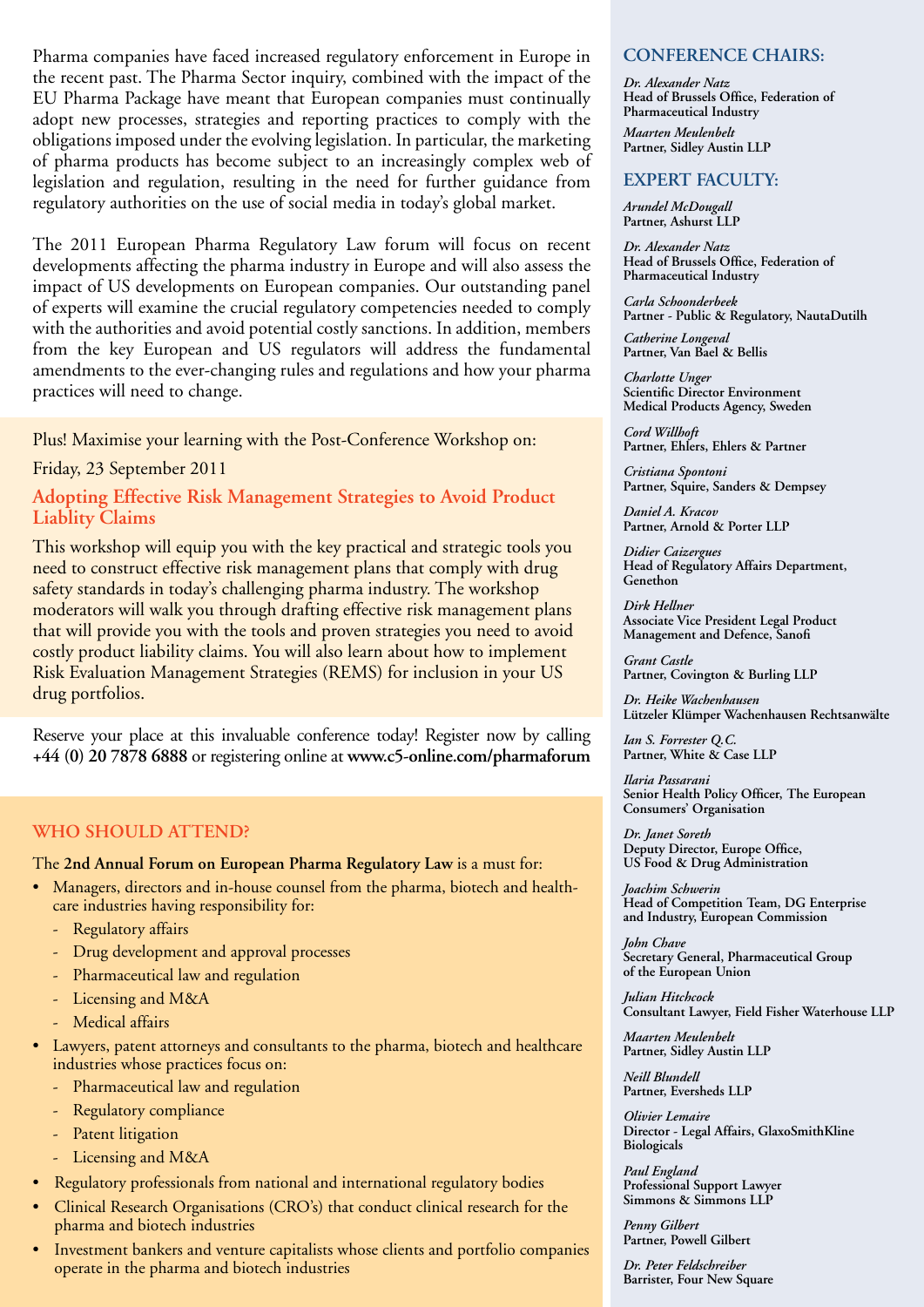# MAIN CONFERENCE DAY ONE<br>21 SEPTEMBER 2011

8.30 Coffee and Registration

#### 9.00 Chair's Welcome

#### *Maarten Meulenbelt*  **Partner, Sidley Austin LLP (Belgium)**

#### 9.10 Interpreting the Pharmacovigilance Rules and the Impact on Reporting Obligations

#### *Carla Schoonderbeek*

#### **Partner, NautaDutilh (The Netherlands)**

- How are pharma companies adopting the new rules into their internal processes?
	- highlighting the practical experiences
- • How will changes in reporting obligations affect pharma companies?
	- changes to the drafting of commercial agreements and related SDEAs
	- how do European safety reporting systems interrelate with the US and other jurisdictions?
	- how to set up a practical multi-jurisdiction contract management system to cope with pharmacovigilance obligations
	- how to deal with inspections
- How are the different member states interpreting the rules?
- Getting the balance right between the rules on reporting adverse events and the rules on protecting personal data
- Continuous risk benefit assessment and off-label use
- Requirements for additional clinical studies
- obligations to conduct clinical studies post approval
- how often will new clinical studies be required?
- how will it work in practice?
- cost and time challenges

#### 10.00 Reviewing your Pharma Regulatory Requirements and the Interaction with Competition Law

#### *Dr. Joachim Schwerin*

**Head of Competition Team, DG Enterprise and Industry, European Commission (Belgium)**

#### *Ian S. Forrester Q.C.*  **Partner, White & Case LLP (Belgium)**

- How can the European Commission promote the competitiveness of European industry?
- Principles governing the regulation vs. competition law interface
	- public policy interests
- investment incentives and IPR protection
- Settlement agreements
	- the merits and demerits of settling patent litigation
	- "reverse settlements" and "value transfers" under Articles 101 and 102
	- any guidelines for resolving current questions?
- Impact of the new European Commission guidelines
- on horizontal co-operation agreements
	- R&D agreements
	- co-marketing and co-promotion agreements
	- cross-licensing and technology agreements
	- the horizontal guidelines and rules on technology transfer
- The AstraZeneca appeal
	- redefining categories of abuse
- guidance for the future
- • Implementing strategies to respond to parallel trade
	- developing an effective direct distribution model
	- supply chain re-design and the consequences for exports
	- withdrawing products from the market: the implications
	- the legal obligations of suppliers and resellers

#### 10.45 Refreshment Break

#### 11.10 The Inclusion of Environmental Aspects into the EU Legislation on Good Manufacturing Practice (GMP)

#### *Charlotte Unger*

#### **Scientific Director Environment, Medical Products Agency (Sweden)**

- The increase in the production of pharma products in low-cost countries
	- how will it affect the environment and patient health?
	- establishing an understanding from both society and industry
- Public awareness and the demand for action
- How can pharma companies promote patient health without inclusion of the environmental aspects?
- Broadening the perspective: achieving effective management of common resources via sustainable development for pharmaceuticals
- economic growth
- social cohesion
- environmental protection
- • The proposals for legislative changes from the Swedish government

#### 11.45 Obtaining and Maintaining an Effective Pricing and Reimbursement Structure

#### *Alexander Natz*

**Head of Brussels Office, Federation of Pharmaceutical Industry BPI (Belgium)**

#### *Cord Willhoft*  **Partner, Ehlers, Ehlers & Partners (Germany)**

#### *Maarten Meulenbelt*  **Partner, Sidley Austin LLP (Belgium)**

- The European Commission's approach to transparent pricing and reimbursement systems
	- what are companies' rights to be heard?
	- what are their appeal rights?
	- what are the potential impacts of the Commission's review of the transparency directive?
- • Off-label use and incentives to doctors
	- to what extent can governments incentivise doctors to prescribe one drug over another?
	- the ECJ case ABPI v MHRA: demand side related measures
	- the impact of exclusivity rights in an off-label use environment
	- new German case law on Lucentis
	- how can pharma companies work with hospitals to deliver the entire range of services?
- • The impact of the German AMNOG reforms on innovative products

## To register call +44 (0) 20 7878 6888 OR fax +44 (0) 20 7878 6885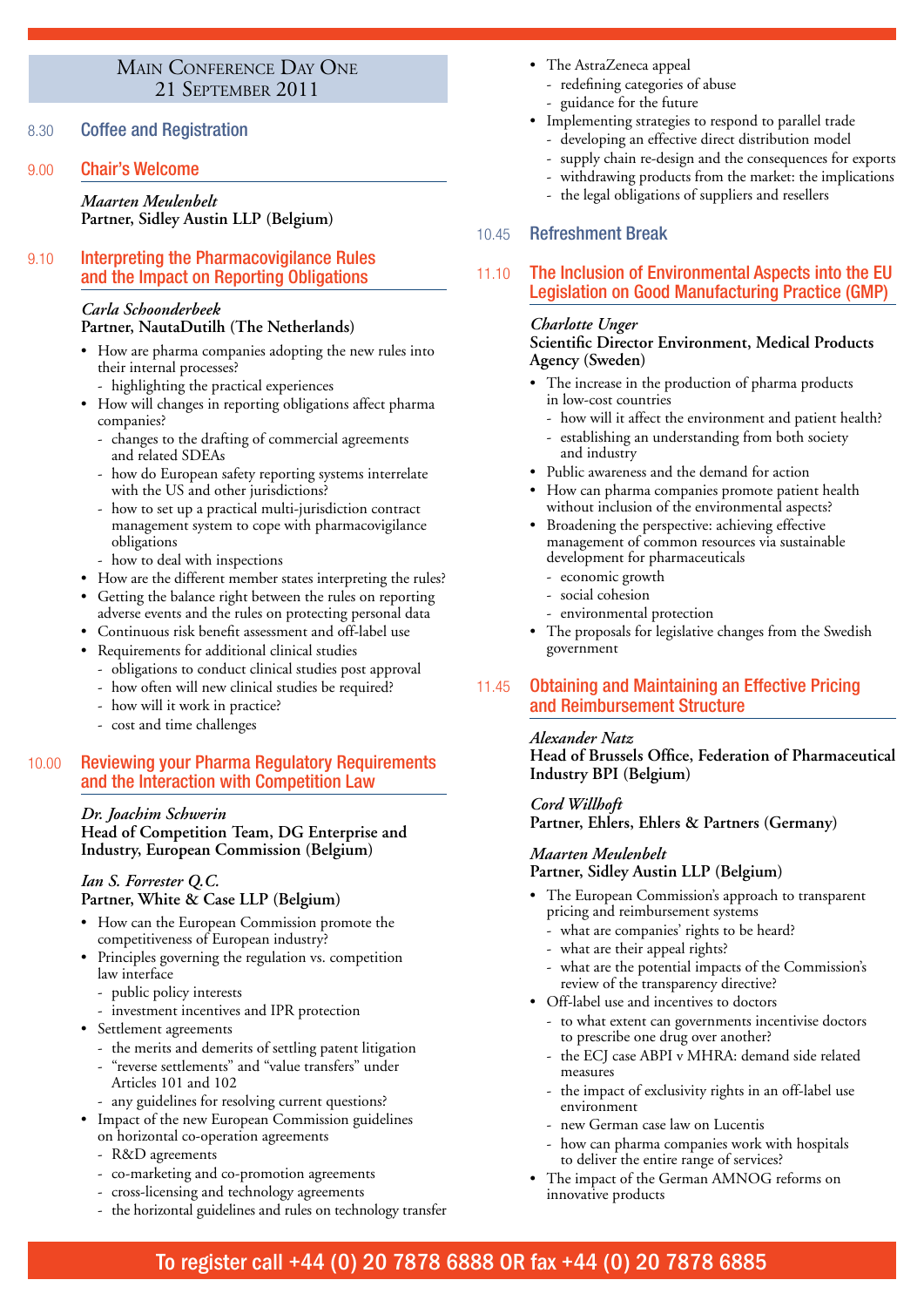- the new conditions for market access in Germany
- the impact for international reference pricing
- timelines for the procedure and key players
- impact on incremental research - exemptions for orphan drugs
- preparation of the new value dossier
- market trends in the hospital sector and generic markets
- Current UK proposals for value-based pricing of products
	- what does value-based pricing mean?
	- how is the value-based price determined?
	- what type of data needs to be generated to establish clinical and cost effectiveness?
	- how to tailor the data to be consistent with the administration of drugs in other countries
- • Striving for a consistent price across different jurisdictions - which countries are the most important for pricing
	- and reimbursement? the impact of the price negotiations in Germany (AMNOG) and UK value-based pricing
	- the new price cuts in Greece
	- what is the European Commission perspective on
	- pricing and reimbursement and HTA coordination? industry perspective on the process of the Clinical
	- Added Value of Orphan Drugs (CAVOD)
- • Developing effective strategies and costing models - how to include the pricing process in the lifecycle management plan
	- developing adequate costing models for each product
	- ensuring the costing models are not anti-competitive

#### 12.45 Lunch

#### 14.00 The Evolution of Regulation and the Drug Approval System in the 21st Century

#### *Dr. Peter Feldschreiber*  **Barrister, Four New Square, Lincolns' Inn (UK)**

- • What are the recent developments for drug approvals in Europe?
- • Parallel advice between Europe and the US
- How long does it take to get a drug approved? - is the process speeding up or slowing down?
- Determining the clinical benefit of taking a product to the next stage
	- is the drug likely to be reimbursed?
	- should more products be eliminated in Phase 2?
	- What will be the impact on the design of the trial?
- • At what stage should pharma companies approach the pricing reimbursement authorities?
	- should approval be part of the phase 2 development process?
- • How can pharma companies effectively persuade governments to reimburse their drugs?
	- Medical and Educational Good and Services (MEGS) in the UK
	- Joint Working to what extent can the industry and NHS work together?
- Assessing current practices with relation to risk sharing
- should governments only reimburse where a patient responds to a medicine?

#### 14.40 The Do's and Don'ts in Multi-jurisdiction Clinical Trials: Where Are We and Where Are We Going?

#### *Cristiana Spontoni*

#### **Partner, Squire, Sanders & Dempsey LLP (Belgium)**

- • What impact will the proposed legislative amendments have on clinical trials conducted in Europe?
	- what amendments are in the pipeline?
	- can a more centralised system reduce the burden on pharma companies?
- • The shift towards a transparent approach to information on clinical trials
	- what information is/will become publicly available?
	- how to avoid accidental release of confidential patient information
- Drafting clinical trial agreements
	- what are the "hot" clauses in the contract?
	- how much "global" and how much "local" do you need to be?
	- satisfying FCPA/Anti-bribery obligations: compliance and payments
- • Drafting Informed Consent Forms
	- what are the hot topics?
	- what about data protection aspects?
- Hot issues in contracting with Clinical Research
	- Organisations (CROs)
	- how much outsourcing?
	- how much liability?
- how much independence?
- • Clinical trials in the emerging markets
	- which regions are increasingly being used to conduct clinical trials?
	- what are the advantages and challenges with conducting clinical trials in the emerging markets regions?
	- what are the reporting requirements?
	- how can you avoid compliance pitfalls?

#### 15.20 Refreshment Break

#### 15.45 Adopting an Effective Product Labelling Model to Combat Anti-counterfeiting

#### *Alexander Natz*

**Head of Brussels Office, Federation of Pharmaceutical Industry (Belgium)**

#### *John Chave*

**Secretary General, Pharmaceutical Group of the European Union (Belgium)**

- What are the key provisions in the new anti-counterfeit legislation affecting pharma companies?
- • The impact for wholesalers, parallel traders and pharmacies
- Which measures are proposed to secure the safety of the supply chain?
- • Overview about existing national systems and pilot projects
- Strategies to prevent counterfeit drugs coming onto the market
	- safety features (unique identifier, tamper proof evidence)
	- what will be the impact on drug prices?
- • Which products will require mandatory safety features to satisfy improved health care practices?

## To register call +44 (0) 20 7878 6888 OR fax +44 (0) 20 7878 6885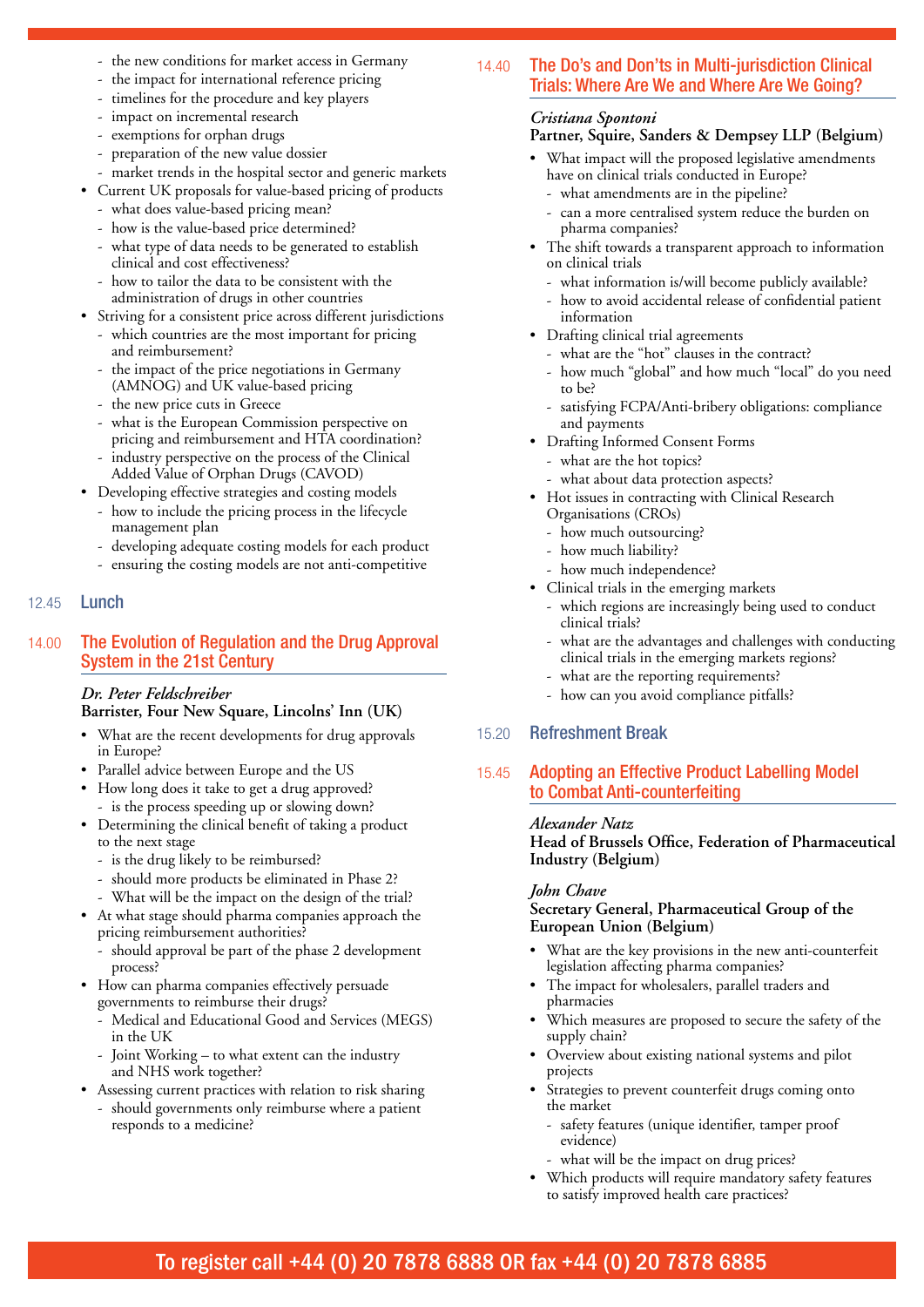- financial impact for the OTC and Rx sector
- special treatment for generics?
- the importance of the European Commission's delegated Acts
- timelines and procedures for white lists and black lists
- 2-D matrix barcodes on each package as part of an endto-end-control system
- the importance of the tamper proof evidence

#### 16.30 Implementation of the UK Bribery Act and how Pharma Company Practices will need to Change

#### *Neill Blundell*

#### **Partner, Eversheds LLP (UK)**

- What procedures and systems will pharma companies need to adopt to ensure compliance and minimise risks?
	- training methods
	- reporting structures
	- risk assessments and audit procedures - responsibility for the conduct of third parties:
	- sub-contractors and distributors
- • What will be the impact on UK pharma companies?
	- what will be the impact on companies engaging in business in the UK?
	- defining "doing business in the UK": how much and how regularly?
- Inducements to doctors what level of supervision will be undertaken by:
	- the pharma regulatory authorities?
	- the Code of Practice authorities?
	- the Serious Fraud Office?

#### 17.15 Chairman's Closing Remarks and End of Day One

# MAIN CONFERENCE DAY TWO<br>22 SEPTEMBER 2011

#### 9:00 Chair's Welcome

*Alexander Natz*  **Head of Brussels Office, Federation of Pharmaceutical Industry BPI (Belgium)**

#### 9.05 The Rise in Social Media: Balancing Information to Patients and Advertising to Ensure Compliance

*Ilaria Passarani*  **Senior Policy Officer, The European Consumers' Organisation BEUC (Belgium)**

#### *Catherine Longeval*  **Partner, Van Bael & Bellis (Belgium)**

- • Information to patients vs. advertising
	- what can pharma companies include in information about prescription drugs to the general public?
	- what are the regulations on pharma company
	- interaction with health service providers?
- The role of social media
	- what information can pharma companies publish?
	- when is it considered advertising to the public?
	- who is liable for activity on blogs, forums, etc.?
	- how to ensure privacy and data protection
- The move towards harmonised rules
- what are the proposed rules on how pharma companies can provide information to the public?
- what is the position of the European parliament and what is likely interpretation by the member states?
- how to ensure enforcement and compliance
- • Summary of Product Characteristics (SMPCs) ensuring that advertising activities are consistent with the SMPC: Novo Nordisk
	- what are the respective challenges when referring to data in the SMPC or new data?
	- can a drug be used for secondary benefits where they are listed in the SMPC but not approved for that use?
- The move towards a more centralised system
	- the decline in pharma sales representatives and the move towards key account management
	- ensuring corporate social responsibitity in the pharma sector

#### 9.55 Avoiding Product Liability Litigation by Reviewing your Global Labelling Practices

#### *Dirk Hellner*

**Associate Vice President Legal Product Management and Defence, Sanofi (France)**

#### *Arundel McDougall*  **Partner, Ashurst LLP (UK)**

- Legal basis for product liability litigation in Europe
- What is a defect?
	- defect including failure to warn
- • Who needs to be informed?
	- learned intermediary versus patient information what if patients do not read the PIL?
- The importance of labelling consistency
	- what is product labelling?
	- main differences between EU and USA labelling rules
	- managing product labelling in a pharmaceutical company: how to achieve labelling consistency between countries?
	- tools for labelling harmonization
	- why can labelling inconsistencies not be avoided?
- How to implement labelling decisions?
	- how to update the prescriber/patient information?
	- the US paperless labelling initiative: the future for product labelling?
- • How to properly document the labelling process?
	- why should in-house legal counsel be involved in the labelling process?
	- why is documentation important for the litigator?
	- how does the litigator deal with labelling inconsistencies between countries?
	- why are product liability claims more difficult to defend in the US and UK, as opposed to continental Europe?
- 10.45 Refreshment Break
- 11.10 The Current US Approval Process in Light of Recent Regulatory and Legislative Developments

#### *Dr. Janice Soreth*

**Deputy Director, Europe Office, U.S. Food & Drug Administration (FDA) (provisionally confirmed)**

#### *Daniel A. Kracov* **Partner, Arnold & Porter LLP (US)**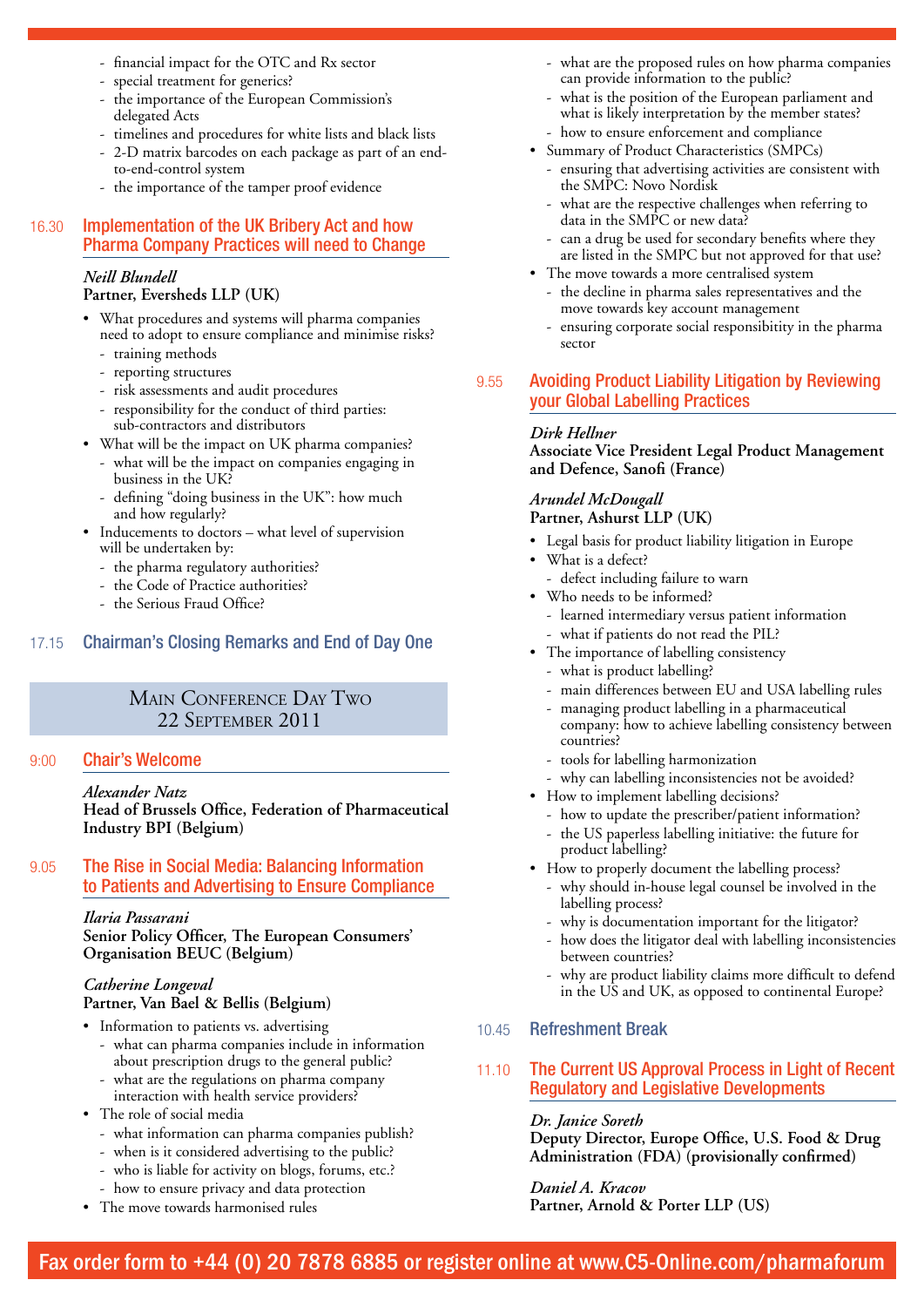- What does the new FDA legislation provide?
	- the impact of the amendments on US and European pharma companies
- Strategies for getting products approved in the US by the FDA
	- for a generic pharma companies: how and when is the generic drug approval system expected to change in the US?
	- for biologic pharma companies: how will the US implement their approval system for biosimilar products?
	- how much data is required to permit a drug to be marketed?
	- how much data is required for accelerated approvals? - Avastin: outcome of the appeal hearing
- • The interchange between the FDA and the EMA
	- how does the FDA influence the EMA?
	- how does the EMA influence the FDA?
	- is it likely to become easier or more difficult to enter the US pharma market?
- • The new follow-on biologics regime
	- what are the requirements?
	- how is it working in practice?
	- what type of data does the FDA require the generic biosimilar to produce to approve the product?
	- the impact of the authorisation in practice: to what extent are biosimilars comparable to the originator product?
	- effect on reimbursement: do doctors, healthcare insurers or patients perceive it to be the same product, or are they different and to what extent?
- Assessing the impact of proposed amendments to the Prescription Drug User Fee Act (PDUFA)
	- what are the likely changes to the FDA approval process as a result of the proposed amendments?
	- proposed registration fee system for US applications: how will it affect the way pharma companies conduct their work?
	- proposed registration fees for generic drugs: performance targets
- • Patient Centred Research Outcomes Institute (PCROI) - the US shift towards the European health technology assessment system
- FDA enforcement actions
	- what will be the outcome of pending investigations?
	- what sophisticated compliance structures can be
		- pharma companies design to ensure they avoid:
		- advertising for unapproved uses?
	- impermissible financial relationships with the medical profession?

#### 12.10 Overcoming Obstacles to eHealth and Personalised **Medicine**

#### *Grant Castle*

#### **Partner, Covington & Burling LLP (UK)**

- Assessing the current regulatory status of:
	- medicinal products
	- medical devices
	- - software
	- health services
- Implications for R&D programs
- The likely impact on existing products
- Implications for market access
	- prescription, price, and reimbursement status
	- risk-sharing/outcome guarantee schemes
- Regulation of "added value"
	- interactions with healthcare professionals
	- interactions with patients, including DTC issues
	- interactions with health service providers
- • Procurement considerations
- Related issues:
	- clinical or medical research
	- pharmacovigilance, including PASS considerations
	- data privacy
	- healthcare regulation and access to patients/patient records

#### 12.50 Lunch

#### 14.10 Successfully Obtaining SPCs and Extensions of Regulatory Data Protection: Extending Your Market Exclusivity

*Olivier Lemaire* 

**Director Legal Affairs, GlaxoSmithKline Biologicals (Belgium)**

*Penny Gilbert*  **Partner, Powell Gilbert (UK)**

*Gareth E. Morgan*  **Partner, Winston & Strawn LLP (UK)**

- **Supplementary Protection Certificates (SPCs)**
	- What is the "basic patent"?
	- combination products
- What constitutes the first marketing authorisation in Europe?
	- Synthon v Merz
	- Generics v Synaptech
- What constitutes the "product"?
- veterinary products
- greater purity and enantiomeric products
- new formulations

**PANEL SESSION**

 $\infty$ 

 $\blacksquare$ 

 $\boxed{\text{ }}$ 

 $\mathbf{Z}$ 

⋖

 $\sim$ 

 $\boxed{\text{ }}$ 

 $\Omega$ 

 $\infty$ 

 $\overline{\mathbf{Z}}$ 

#### **Regulatory Data Protection (RDP)**

- • How to obtain RDP for new active substances
	- overview of the procedures for obtaining marketing authorisation
	- the definition of a "new active substance"
	- what is the correct test to apply?

#### **Incentives for Already Authorised Actives**

- How is the European Commission providing incentives for companies to develop old compounds for new indications?
- Will a new indication benefit from the same level of incentives as the first?
	- patent protection
	- SPCs
	- regulatory exclusivity
		- new therapeutic indications bringing a significant clinical benefit
		- new indication for a well-established substance

#### **Other Obligations, Incentives and Rewards Paediatric Obligations**

- When does a paediatric study need to be conducted? - exceptions, waivers and deferrals
- Paediatric Investigation Plans (PIPs) the approach of the Paediatric Committee
- • Paediatric Use Marketing Authorisation (PUMA)

# To register call +44 (0) 20 7878 6888 OR fax +44 (0) 20 7878 6885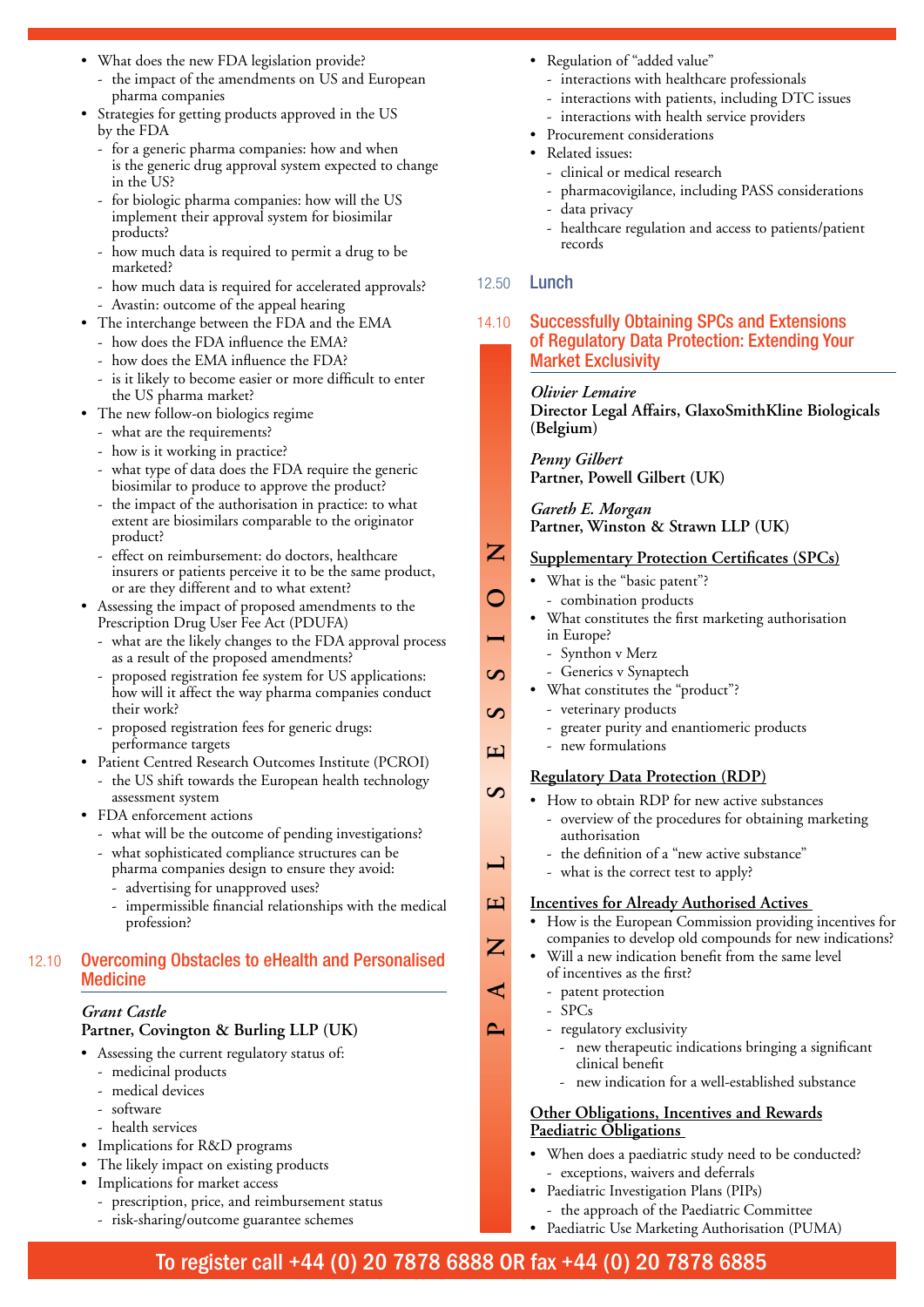• Practical experience and success in obtaining paediatric extensions for SPCs

#### **Orphan Drugs**

- Introduction to orphan drug market exclusivity and its key advantages
	- how do you obtain the additional 2 years of market exclusivity?
- • Potential risks to ongoing market exclusivity
	- review of market exclusivity at year 5
	- how can you lose market exclusivity?

#### 15.20 Refreshment Break

#### 15.40 Guidance on the Regulations Applicable to Advanced Therapy Medicinal Products

#### *Didier Caizergues*

**Head of Regulatory Affairs Department, Genethon (France)** 

#### *Julian Hitchcock*

#### **Consultant Lawyer, Field Fisher Waterhouse LLP (UK)**

- • Gene therapy legislation and practical experiences - when do you qualify as a gene therapy?
- TSU-engineered products run out of their transitional period by the end of 2012
- How can pharma companies prepare for filing of their applications with the EMA?
- What should be included in an application?
- Timing of the registration process
- TiGenix's ChondroCelect drug

#### 16.30 Privilege and Discovery in Pharma Litigation

#### *Paul England*  **Professional Support Lawyer Simmons & Simmons LLP (UK)**

- • Disclosure in pharma litigation
	- what UK disclosure rules requires of in-house counsel and their lawyers
	- differences to US discovery rules
- • What are the limitations of privilege for in-house counsel in UK litigation?
- The Akzo Nobel debate what privilege protection does in-house counsel have in European Commission investigations?
- • Litigation privilege in pharma litigation - a comparison with legal advice privilege
	- special problems with experts
- • How can pharma companies mitigate privilege and disclosure risks?

#### 17.15 Chairman's Closing Remarks and End of Conference

# POST-CONFERENCE WORKSHOP<br>23 SEPTEMBER 2011

#### $9:00 - 12:30$

Adopting Effective Risk Management Strategies to Avoid Product Liability Claims

*This workshop will provide you with in-depth guidance on devising strategic risk management plans to ensure your internal processes and drug standards comply with drug safety requirements across Europe and the US.*

*This workshop will equip you with the key practical and strategic tools you need to obtain sustainable market access in Europe and the US to avoid costly product liability claims.* 

#### 8.30 Coffee and Registration

#### 9.00 Adopting Effective Risk Management Strategies to Avoid Product Liability Claims

#### **Workshop Moderator:**

*Dr. Heike Wachenhausen*  **Lützeler Klümper Wachenhausen Rechtsanwälte (Germany)**

#### **European approach: Risk Management Plans (RMPs)**

- What products require an RMP to be developed?
- What level of reporting is required? - what is the criteria?
- • Impact on product liability for pharma companies
- The likelihood of a shift towards the REMS approach followed in the US

#### **US approach: Risk Evaluation Management Strategy (REMS)**

- What products will require a REMS to be developed?
- When will the REMS plan need to be developed and implemented?
- • The impact on pharma companies of adopting a REMS - potential for serious adverse events
	- potential misuse/abuse
	- comprehensive risk management strategies
	- registries, physicians and pharmacists to require training
	- databases for patients reporting to the FDA on how a product is being used and off-label use
- How complex are the strategies?
- The FDA approach to the REMS legislation

*Morning Refreshment Break to be included*

12.30 End of Post-Conference Workshop

#### **Global Sponsorship Opportunities**

**C5**, along with our affiliate organisations in New York, **American Conference Institute (ACI)** and in Toronto, **The Canadian Institute (CI)**, works closely with sponsors to create the perfect business development solution catered exclusively to the needs of any practice group, business line or corporation. With over 500 conferences held in Europe, Russia and the CIS, China, India, the US and Canada, **C5, ACI** and **CI** provide a diverse portfolio of first-class events tailored to the senior level executive.

For more information about this program or our global portfolio, please contact: **Jo Menzer** on **+44 (0)20 7878 6978** or email **j.menzer@C5-Online.com**

©C5, 2011

## Fax order form to +44 (0) 20 7878 6885 or register online at www.C5-Online.com/pharmaforum